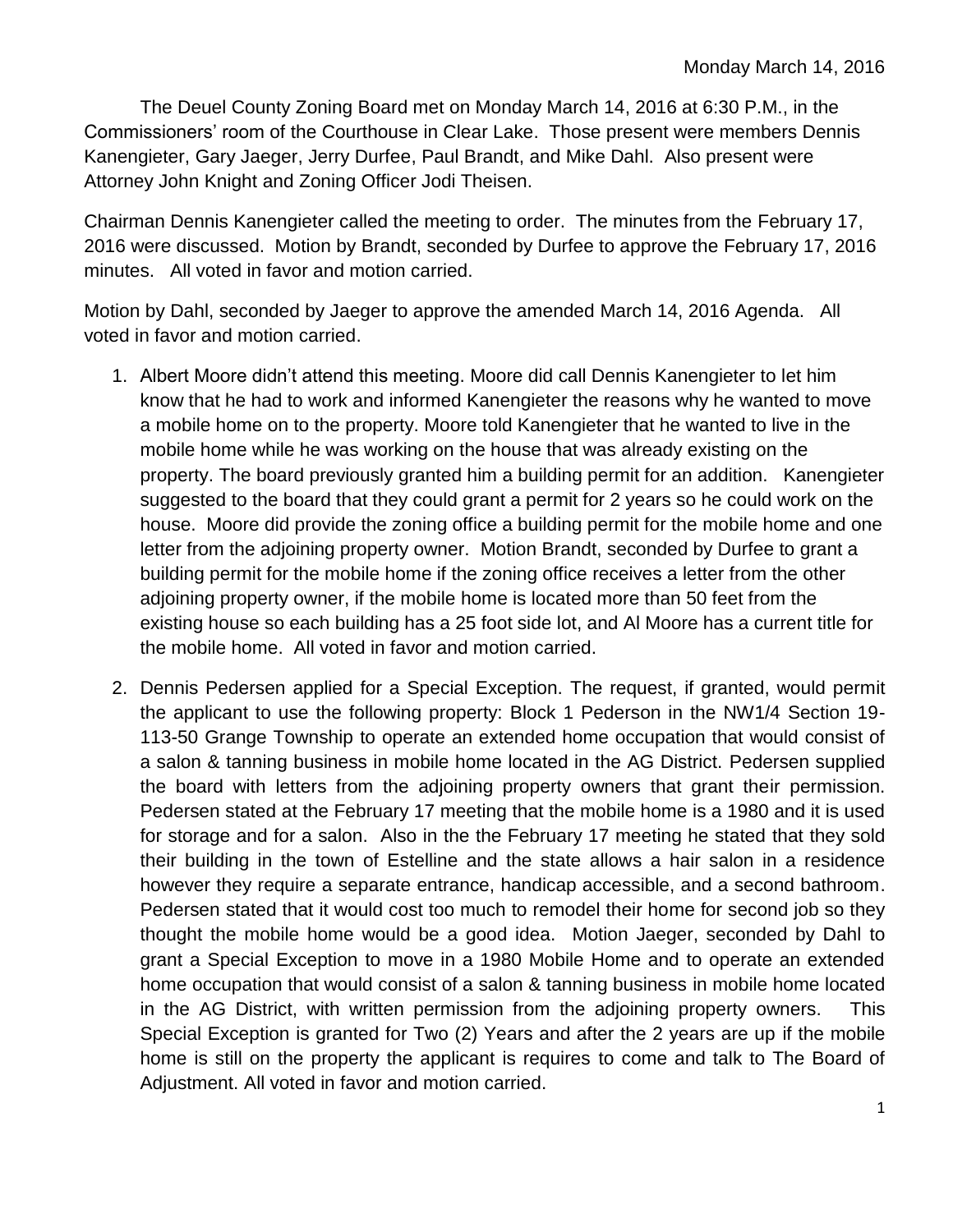- 3. Allan Armstrong applied for a Special Exception Permit. The request, if granted, would permit the applicant to use the following property: Lots 10, 11 & 12 in the Grabow Addition in Gov Lot 1 & 5 in the SW1/4NE1/4 Section 5-114-47, Lake Cochrane, Norden Township to build a storage structure located on a lot adjoining a lot with principle structure in Lake Park District. Armstrong stated that we would like to build a pole shed garage for additional storage. The board was concerned that if they allow this shed that is could be sold later and could have living quarters or it could be sold to another person for their personal storage and they don't have a house near this property. The board discussed and if this scenario would happen it would be a special exception. Armstrong stated that there will be a bathroom and it will be a pole structure with 12 foot sidewalls with 6 x 8 timber set in concrete. This shed will share the driveway for the house it will not have its own driveway. Motion by Durfee, seconded by Jaeger to grant a Special Exception to build a 36' x 60' pole shed and 25' x 20' storage structure located on a lot adjoining a lot with a principle structure in Lake Park. All voted in favor and motion carried.
- 4. Motion by Durfee, seconded by Brandt to remove from the table the Stuart Rhea Variance application that was tabled. The request, if granted, would permit the applicant to use Lot 2 Rhea Add in Gov Lot 7 in SE1/4 4-114-47, Lake Cochrane, in the following manner: To replat the one lot into two lots with one lot haveing lake footage less than the ordinance requires which is 75 feet of lake footage. Rhea would like to replat Lot 2A into a lot with 75' lake front and Lot 2B would have 64.1' lake frontage. These lots also have side lots less than 150'. Rhea stated that he had Collin Dejong come out and plat this area. The board had discussion about the size and the setback for these lots and decided that a house could be built on these lots without any variances. All voted in favor and motion carried.
- 5. Motion by Brandt, seconded by Durfee to grant a Variance to allow Lot 2 Rhea Add in Gov Lot 7 in SE1/4 4-114-47, Lake Cochrane to be replated into two lots with lake footage less than the ordinance requires which is 75 feet of lake footage and side lots to be less than 150'. Rhea would like to replat Lot 2 Rhea addition into a lot with 75' lake front which would be Lot 2A and Lot 2B would have 64.1' lake frontage and side lots less than 150'. All voted in favor and motion carried.
- 6. Motion by Brandt, seconded by Durfee to approve Plat of Rhea Fourth Addition Lots 2A & 2B that vacates portion of Lot 2 Rhea Addition in Gov Lot 7 Section 4-114-47 Lake Cochrane, Norden Township. All voted in favor and motion carried.
- 7. Motion by Brandt, seconded by Jaeger to approve Plat of Toben Addition in NW1/4 Section 32-117-48 Lowe Township. All voted in favor and motion carried.
- 8. Motion by Durfee, seconded by Jaeger to approve Plat of Finnegan Addition in S1/2SE1/4 Section 6-115-49 Havana Township. All voted in favor and motion carried.